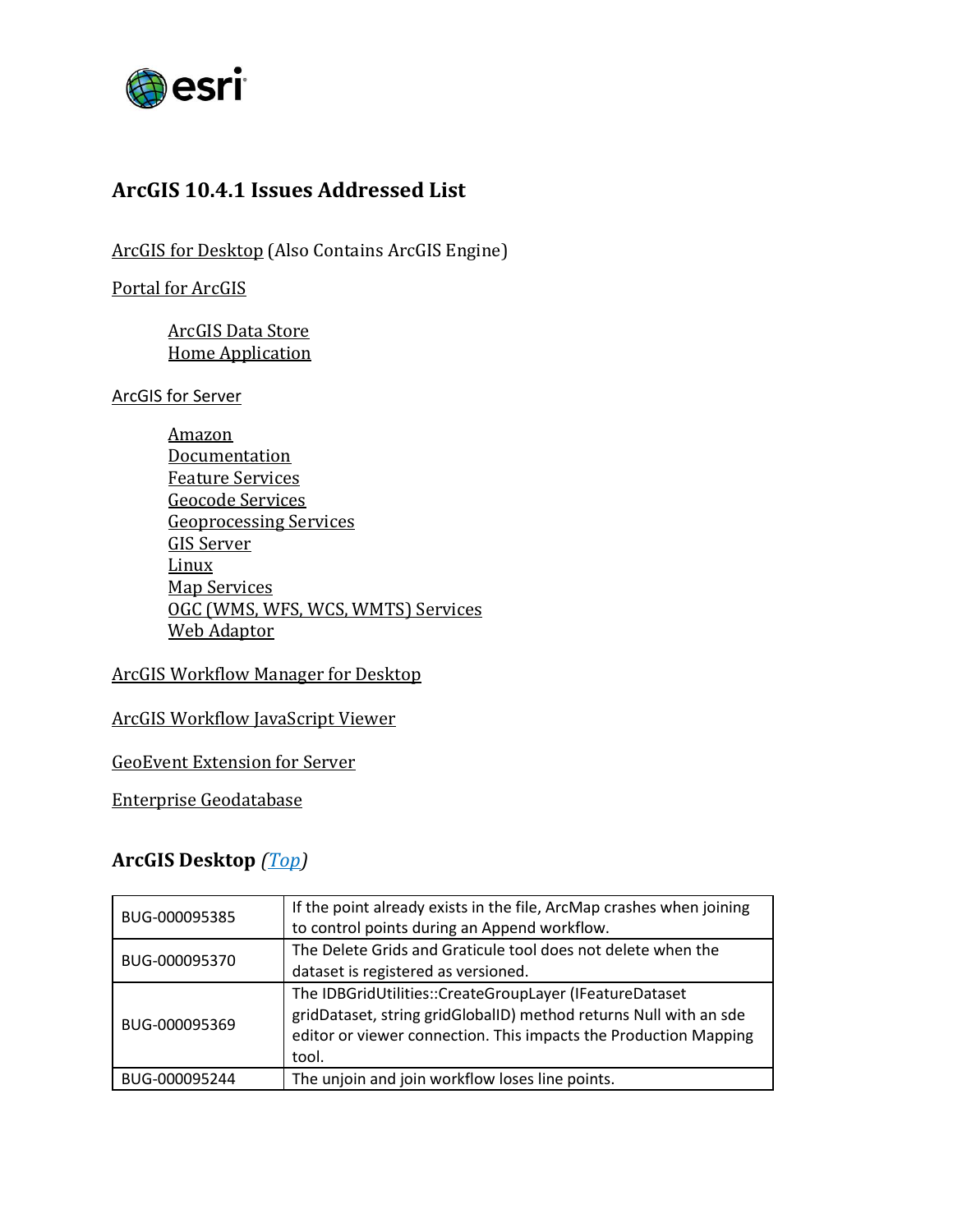

|               | Space Time Pattern Mining Analysis tools must not throw string                 |
|---------------|--------------------------------------------------------------------------------|
| BUG-000094982 | convert trace-back on comma decimal point operating systems,                   |
|               | such as German.                                                                |
| BUG-000094978 | Mann-Kendall trend bins from the Create Space Time Cube tool are               |
|               | incorrect for each location.                                                   |
|               | Importing a delta file geodatabase to a child one-way replica file             |
| BUG-000094826 | geodatabase where an update is applied as an insert may cause a                |
|               | crash.                                                                         |
| BUG-000094401 | Rebuild connectivity during replica synchronization can cause a                |
|               | crash in the application in certain scenarios.                                 |
| BUG-000094394 | TabulateIntersections second parameter has no DisplayName.                     |
| BUG-000094380 | The parameters of the Make OPeNDAP Layer tool are hard-coded.                  |
| BUG-000094306 | The GenerateTessellation area returned for squares is incorrect.               |
| BUG-000094279 | Parallel command fails for cases of short segments.                            |
| BUG-000094277 | ObjectClass events are not fired on a fabric line-points table.                |
|               | Compressing and uncompressing a file geodatabase with the                      |
| BUG-000094236 | Preview tab open in ArcCatalog corrupts the last feature class                 |
|               | previewed. The Compress File Geodatabase Data and Uncompress                   |
|               | File Geodatabase Data tools are run in the background.                         |
| BUG-000094226 | When exporting an acknowledgement message with the Import                      |
|               | Message geoprocessing tool, Error 000582 is displayed.                         |
| BUG-000094221 | Transferring deletes can throw an error during synchronization                 |
|               | when a large number of deletes are applied.                                    |
| BUG-000094151 | Crash occurs when using suggestions with searchExtent and no                   |
|               | results are found.                                                             |
| BUG-000094115 | The Generate Tessellation tool fails if the output path name                   |
|               | contains Japanese characters.                                                  |
| BUG-000094082 | The extent of the window causes join links created by the trace link           |
|               | tool to create line point links instead of parcel point links.                 |
| BUG-000094061 | When loading a topology, allow attributes to rule or override                  |
|               | geometry for cases of central angles less than two degrees.                    |
| BUG-000093938 | The Check Parcel Fabric command finds false positives for unclosed<br>parcels. |
|               | Merged parcels change the original COGO dimensions when flex                   |
| BUG-000093879 | points are present.                                                            |
|               | Incremental rebuild is not rebuilding junctions whose fields have              |
| BUG-000093721 | been edited.                                                                   |
|               | When performing batch geocoding using a US Address - Single                    |
| BUG-000093617 | House locator, street types are not honored when using Multiple                |
|               | Field inputs if the street name contains a street type.                        |
|               | The Schematic Dataset Editor does not save the Rules properties                |
| BUG-000093283 | modifications.                                                                 |
|               | User-defined weight values change to default values when running               |
| BUG-000093234 | the Create Pan-Sharpened Raster Dataset tool in Python, using the              |
|               | Gram-Schmidt pan-sharpening type.                                              |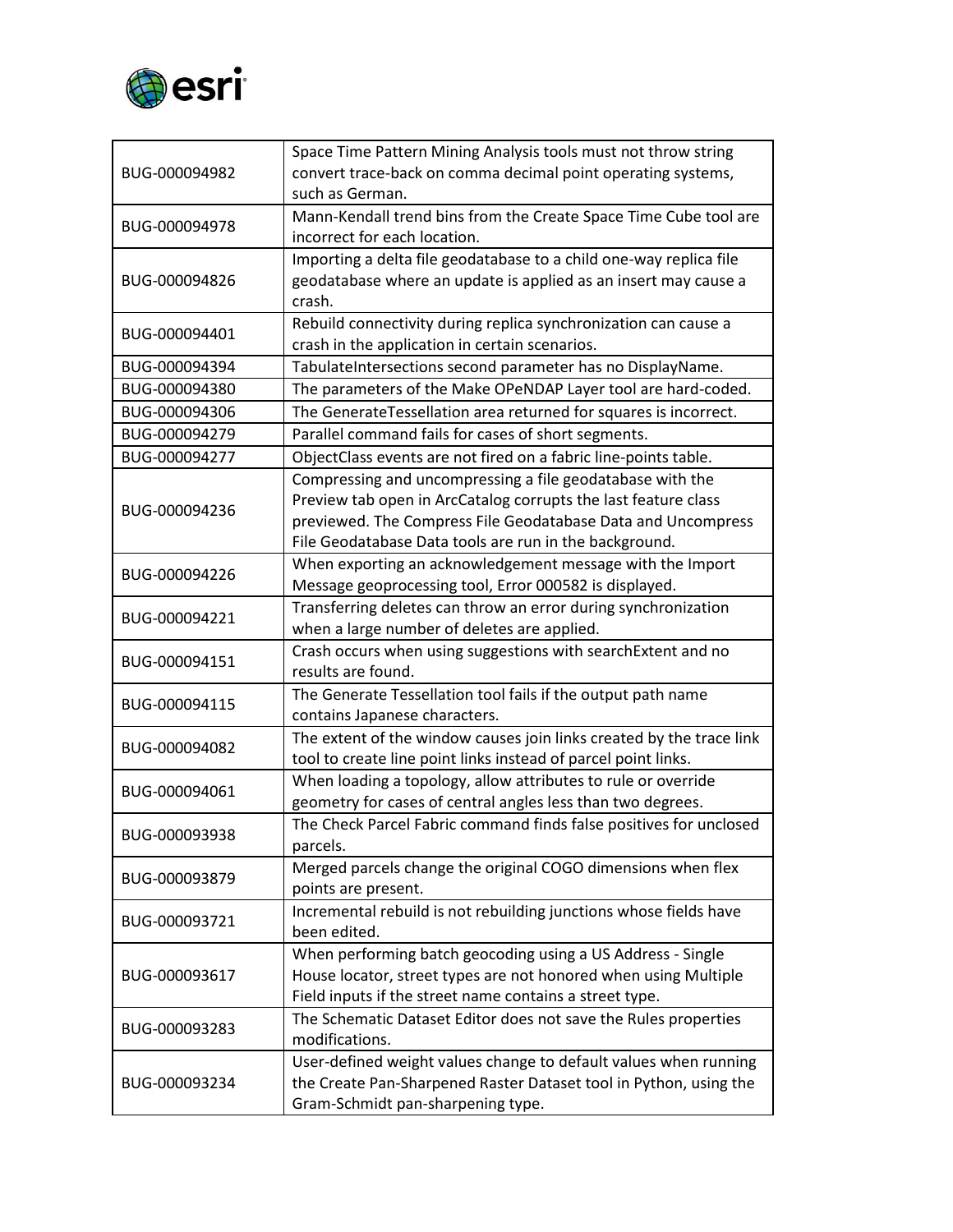

| BUG-000093046 | Errors and performance issues are encountered when rebuilding a<br>network dataset via INetworkBuild.BuildNetwork in a non-<br>versioned editing session.                                                |
|---------------|----------------------------------------------------------------------------------------------------------------------------------------------------------------------------------------------------------|
| BUG-000092849 | Edits to the sublink table are not transferred to the sublink feature<br>class as expected in all Evaluation Modes of ArcMap 10.2.1 Utilities<br>Patch 3.                                                |
| BUG-000092834 | Regenerating a parcel with a curve that has meaned centerpoints<br>creates a gap.                                                                                                                        |
| BUG-000092530 | Labels are not displayed on layers, which are added using the<br>Tracking Analyst toolbar in ArcGlobe.                                                                                                   |
| BUG-000092207 | Character marker symbols can no longer be made a size less than<br>1.0, which is feasible in ArcGIS for Desktop 9.3.1.                                                                                   |
| BUG-000090382 | The MLE projection and reference scale results in stacked labels<br>with huge spaces between them.                                                                                                       |
| BUG-000090124 | Joining a parcel with short segments does not join correctly.                                                                                                                                            |
| BUG-000089100 | Synchronizing a particular replica fails with the following error:<br>"synchronize replica failed."                                                                                                      |
| BUG-000082140 | The word "geodatabase" in the geodatabase properties user<br>interface (UI) must start with uppercase in a German operating<br>system. "Diese geodatabase stimmt" must be "Diese Geodatabase<br>stimmt". |

# <span id="page-2-0"></span>**Portal for ArcGIS** *[\(Top\)](#page-0-1)*

### <span id="page-2-1"></span>**ArcGIS Data Store** *[\(Top\)](#page-0-1)*

|  | The ArcGIS Data Store Configuration Wizard does not open correctly if |
|--|-----------------------------------------------------------------------|
|  | $\sim$ JUG-000092782   the browser locale is set to Lithuanian (It).  |

### <span id="page-2-2"></span>**Home Application** *[\(Top\)](#page-0-1)*

| BUG-000096104 | When Portal is configured with web tier authentication, the user profile<br>menu incorrectly displays the Sign Out option.                                                               |
|---------------|------------------------------------------------------------------------------------------------------------------------------------------------------------------------------------------|
| BUG-000096103 | Geocoding a CSV file containing addresses in multiple fields will fail if<br>the geocoding utility service configured for the portal contains 'arcgis' in<br>the URL.                    |
| BUG-000096101 | If a public web map with an unshared vector tile basemap is opened by<br>a non-owner, the web map displayed is blank.                                                                    |
| BUG-000096099 | A period decimal delimiter is incorrectly displayed instead of a comma<br>when viewing the attribute table for a feature layer when Portal is<br>installed on a German operating system. |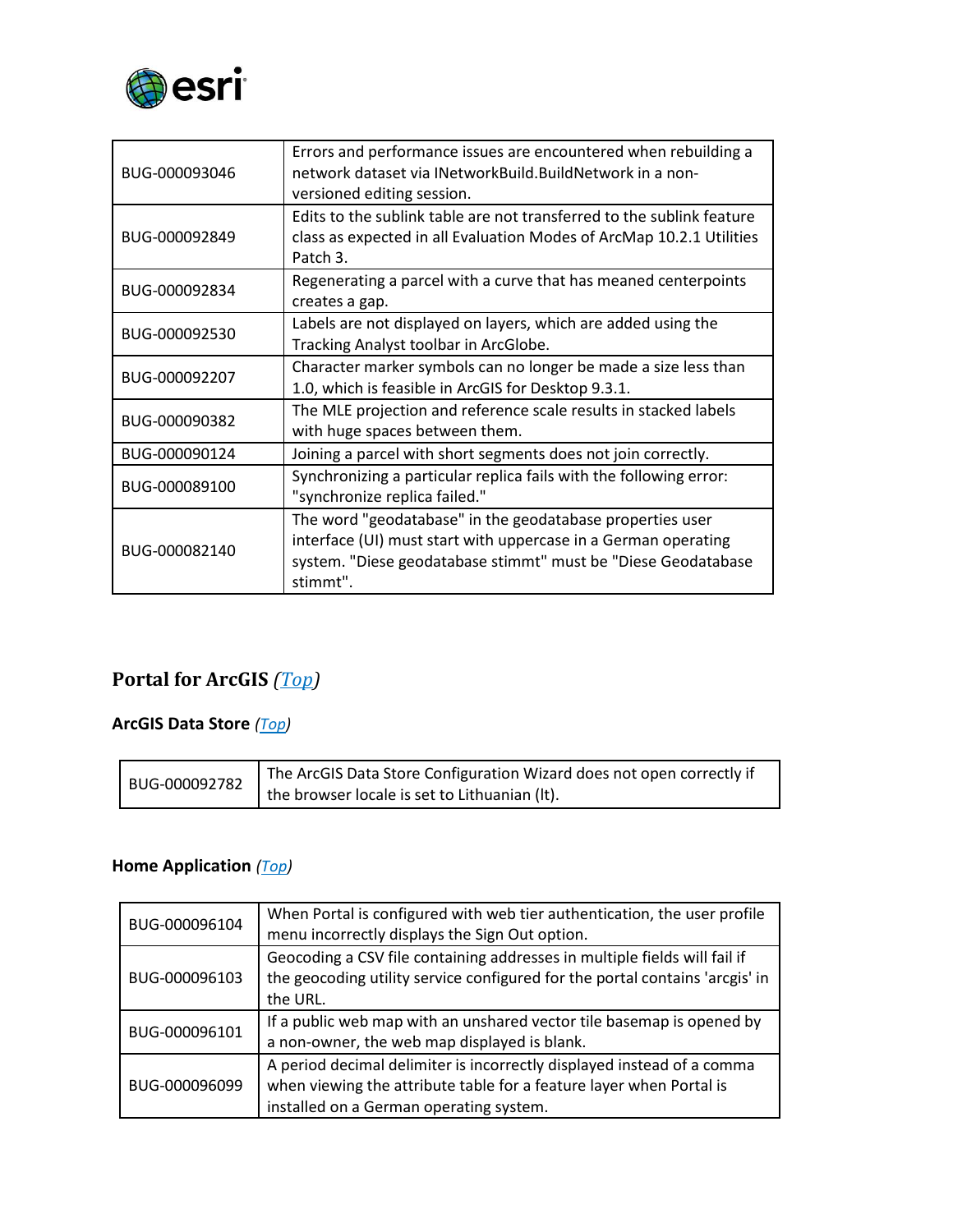

<span id="page-3-0"></span>

| BUG-000096097 | The option to 'Add members based on existing enterprise users' under<br>My Org > Add Members is currently enabled even when just the group<br>store configuration is set to Windows or LDAP. This needs to be changed<br>so this option is only enabled when the user store configuration is set to<br>Windows or LDAP. |
|---------------|-------------------------------------------------------------------------------------------------------------------------------------------------------------------------------------------------------------------------------------------------------------------------------------------------------------------------|
| BUG-000096096 | Remove the option for Portal administrators to edit the password of<br>built in user accounts when viewing a profile page. This option is<br>redundant to the My Organization > Actions > Reset Password option<br>that continues to be available to administrators.                                                    |
| BUG-000096094 | When Portal is configured to display in Japanese, the example provided<br>for the Administration URL on the Federate Server dialog displays HTTP<br>instead of HTTPS.                                                                                                                                                   |
| BUG-000096090 | When federating an ArcGIS Server site to Portal using the Portal<br>Administrator Directory application accessed using 7443 in the URL, the<br>'portalURL' property that gets configured has an incorrect port number<br>of 7080 instead of 7443.                                                                       |
| BUG-000096088 | The drop down of federated server sites displays 'servername:-1' if the<br>Services URL and Administration URL specified during federation both<br>use the Web Adaptor name instead of port 7443.                                                                                                                       |
| BUG-000094576 | Upgrading Portal for ArcGIS 10.3.1 to 10.4 fails if Collector for ArcGIS<br>and/or Survey123 was previously registered with the Portal.                                                                                                                                                                                 |
| BUG-000094214 | Unable to import ArcGIS Pro licenses in to Portal for ArcGIS 10.4.                                                                                                                                                                                                                                                      |
| BUG-000093827 | Update Portal proxy to support SNI over HTTPS requests                                                                                                                                                                                                                                                                  |
| BUG-000093198 | Analysis tools in Portal fail if the decimal delimiter used for the account<br>that the Portal For ArcGIS Windows service is running as is configured to<br>use a comma instead of a decimal.                                                                                                                           |
| BUG-000090567 | A publisher role user can see non-shared hosted feature services added<br>to a Web Map when the Web Map is shared with Everyone                                                                                                                                                                                         |
| BUG-000088169 | Searching for user names should not be case sensitive in Portal for<br>ArcGIS.                                                                                                                                                                                                                                          |
| BUG-000083626 | When adding layers to the Portal map viewer without being signed in,<br>adding a GIS Server connection results in the drop down option for<br>adding layers from the Portal no longer being displayed.                                                                                                                  |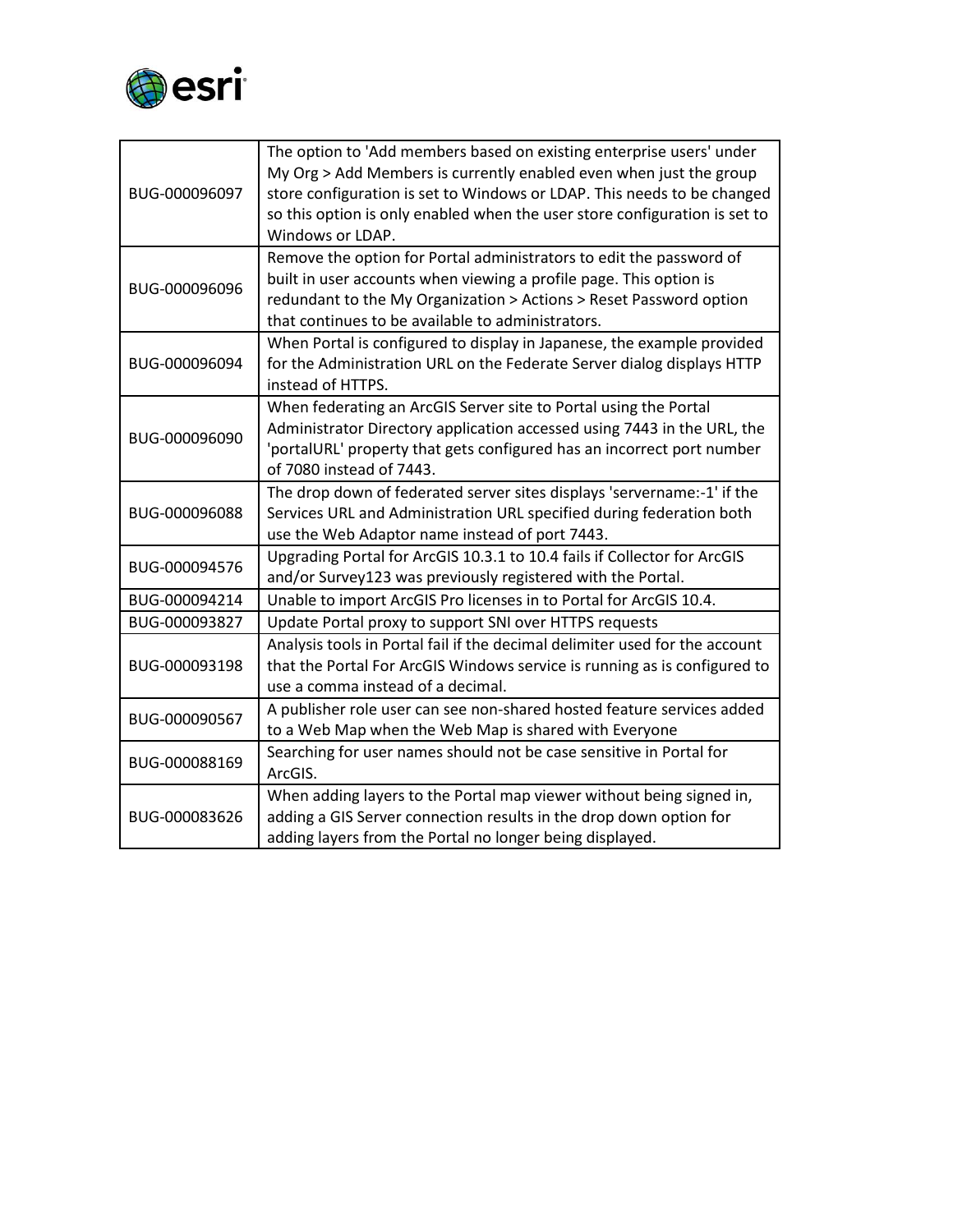

## **ArcGIS for Server** *[\(Top\)](#page-0-1)*

## **Amazon** *[\(Top\)](#page-0-1)*

| BUG-000096105 | The Portal for ArcGIS configuration that is included on the Amazon<br>instance named "Esri ArcGIS 10.4 for Server with SQL Server Express<br>(January 2016)" AMI is missing application templates in the home<br>application. |
|---------------|-------------------------------------------------------------------------------------------------------------------------------------------------------------------------------------------------------------------------------|
|---------------|-------------------------------------------------------------------------------------------------------------------------------------------------------------------------------------------------------------------------------|

### <span id="page-4-0"></span>**Documentation** *[\(Top\)](#page-0-1)*

| BUG-000096092 | Document that stopping ArcGIS Server, Portal for ArcGIS, and ArcGIS    |
|---------------|------------------------------------------------------------------------|
|               | Data Store before upgrading on Linux is not required.                  |
| ENH-000094762 | Clarify that the backup utility can be used to create a backup of the  |
|               | ArcGIS Server site before upgrading to roll back to in case of upgrade |
|               | failure.                                                               |
| ENH-000093901 | Portal for ArcGIS documentation should be clearer regarding the        |
|               | workflow for publishing 3D Scene Services from ArcGIS Pro.             |
| ENH-000091952 | Document how to disable the button to sign in with an ArcGIS account   |
|               | when a SAML-compliant identity provider is configured with the portal. |

### <span id="page-4-1"></span>**Feature Services** *[\(Top\)](#page-0-1)*

| BUG-000096119 | Executing the calculate operation on a feature service returns an error<br>for certain date functions.                                                                                          |
|---------------|-------------------------------------------------------------------------------------------------------------------------------------------------------------------------------------------------|
| BUG-000096118 | Syncing with tables errors with a hosted feature service build on a<br>relational datastore on Portal for ArcGIS.                                                                               |
| BUG-000096117 | A hosted feature service stored in a relational datastore on Portal for<br>ArcGIS returns an error if nulls are set in the time parameter of the<br>query operation.                            |
| BUG-000096093 | Using a polygon to query a feature service stored in the spatiotemporal<br>datastore with GeoEvent provides different result counts than a feature<br>service stored in a relational datastore. |
| BUG-000096083 | When publishing a hosted feature service that includes a feature<br>dataset fails, the feature dataset is not deleted successfully.                                                             |
| BUG-000090171 | PDF file attachments above a certain size in a feature service fail to<br>display correctly in a browser.                                                                                       |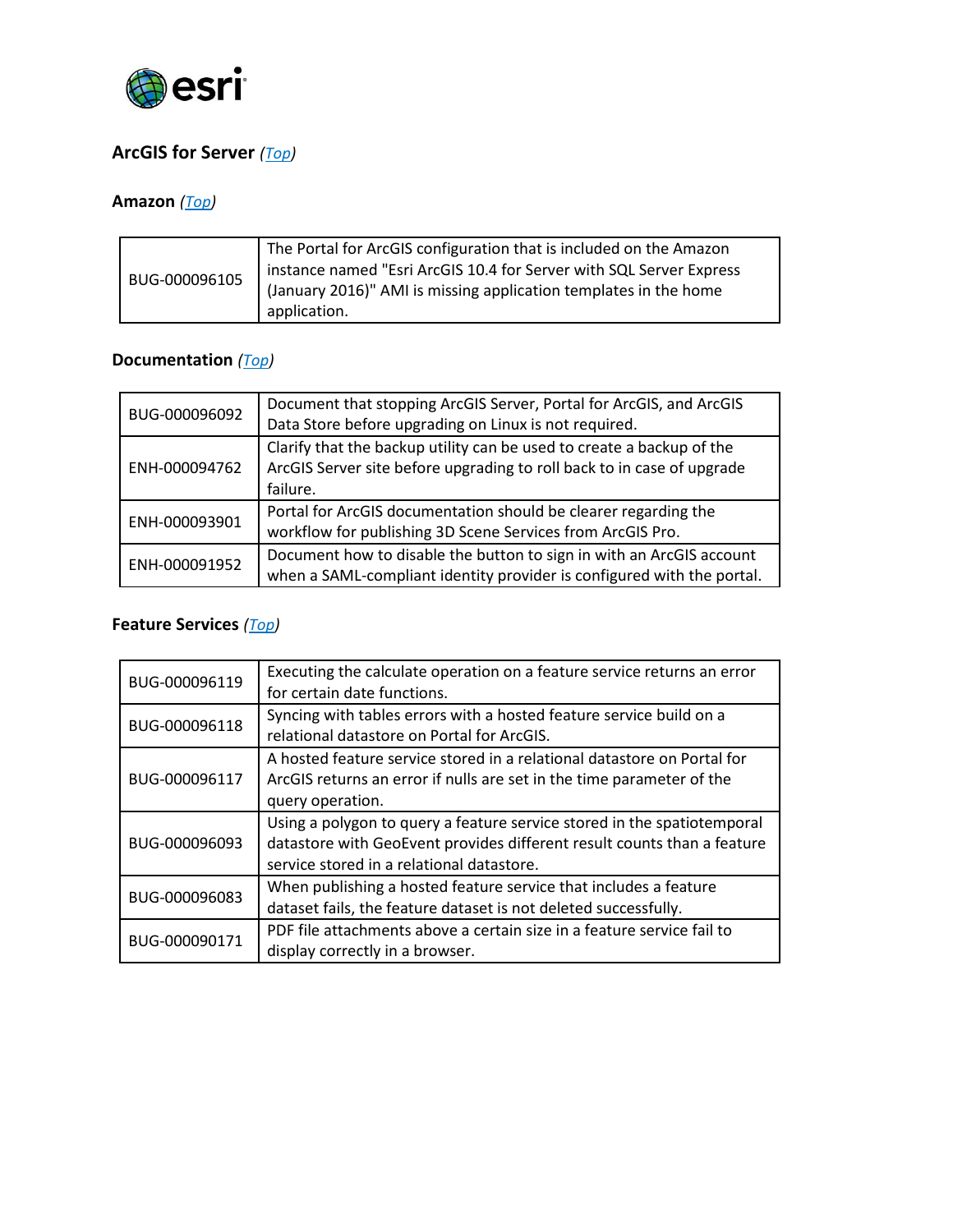

### <span id="page-5-0"></span>**Geocode Services** *[\(Top\)](#page-0-1)*

| BUG-000095524 | Memory leak using locators with suggestions published to ArcGIS Server                                                                                                                                                                                                                                              |
|---------------|---------------------------------------------------------------------------------------------------------------------------------------------------------------------------------------------------------------------------------------------------------------------------------------------------------------------|
|               | in some situations.                                                                                                                                                                                                                                                                                                 |
| BUG-000093169 | The ArcGIS for Server 10.3.1 US Dual Range Addresses Geocode Service<br>fails to return 'findAddressCandidates' results when the address does<br>not include the zip code, match with no zones is set to 'yes', and the<br>location parameter is provided and close to the actual feature with<br>certain datasets. |

# <span id="page-5-1"></span>**Geoprocessing Services** *[\(Top\)](#page-0-1)*

|  | Chinese characters are not represented correctly when converting a<br>BUG-000092765   JSON file to a feature class using a geoprocessing service published to |
|--|---------------------------------------------------------------------------------------------------------------------------------------------------------------|
|  | ArcGIS for Server on Linux.                                                                                                                                   |

#### <span id="page-5-2"></span>**GIS Server** *[\(Top\)](#page-0-1)*

<span id="page-5-3"></span>

| BUG-000096089 | When importing or exporting a site using the Disaster Recovery tool and<br>providing invalid credentials, an incorrect message is displayed<br>indicating that the tool is unreachable.                                                                                                                                 |
|---------------|-------------------------------------------------------------------------------------------------------------------------------------------------------------------------------------------------------------------------------------------------------------------------------------------------------------------------|
| BUG-000096086 | Hosted services fail to start after importing a site into a new Web GIS<br>configuration where the original primary ArcGIS Data Store machine<br>name does not exist.                                                                                                                                                   |
| BUG-000096081 | Import Site fails when importing hosted services created using the<br>analysis tools in Portal.                                                                                                                                                                                                                         |
| BUG-000095679 | After creating an ArcGIS for Server site with more than 250 service<br>instances, a subsequent restart of ArcGIS for Server Windows service<br>takes much longer than expected for all the service instances to come<br>up correctly, which makes it difficult to gauge when the services are<br>ready for consumption. |
| BUG-000094473 | Server Object Interceptors (SOIs) written in Java fail when enabled for<br>feature services.                                                                                                                                                                                                                            |
| NIM099753     | ArcGIS for Server does not handle cached browser requests and cross-<br>origin resource sharing (CORS) support properly.                                                                                                                                                                                                |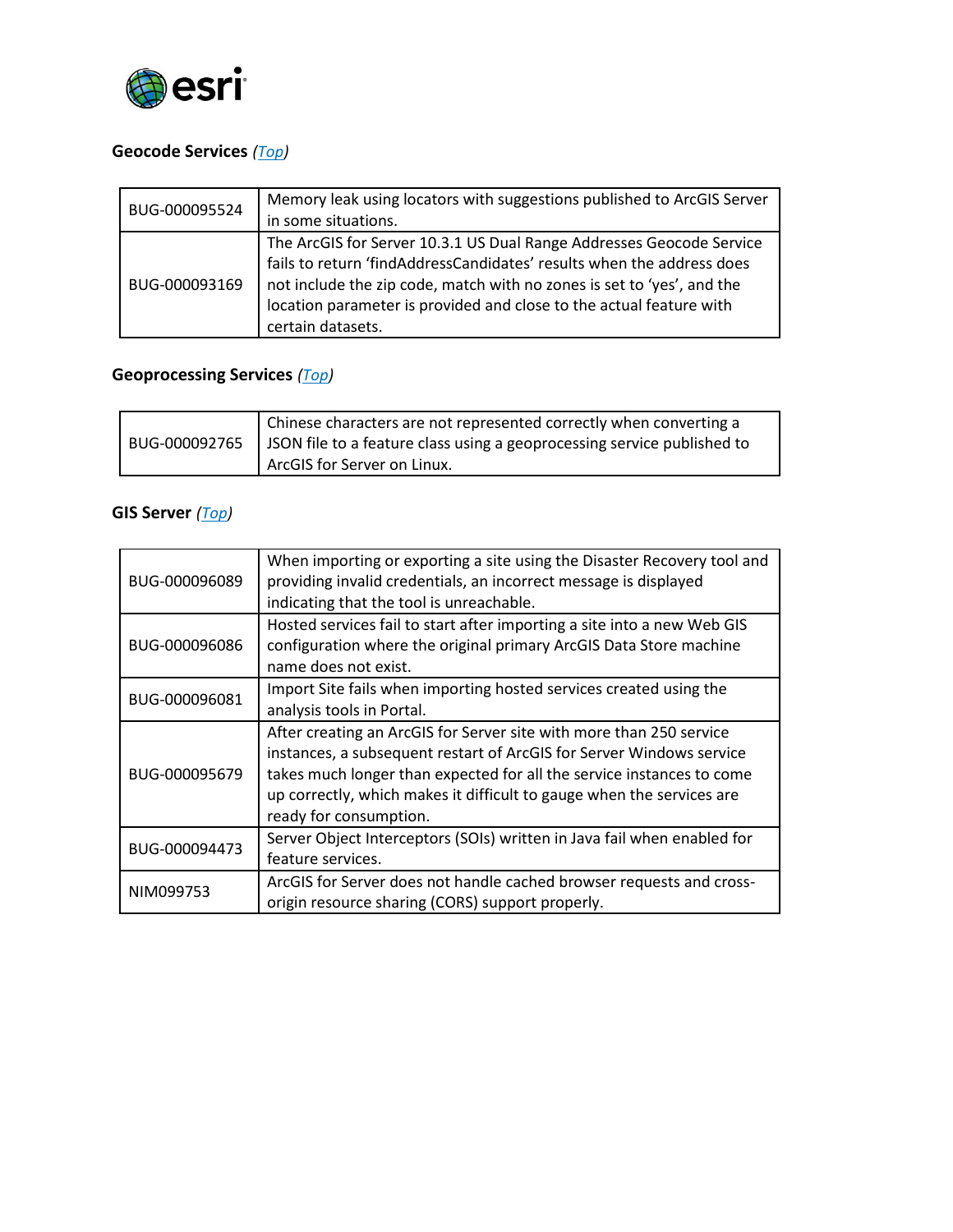

### **Linux** *[\(Top\)](#page-0-1)*

| BUG-000096087 | Add support for ArcGIS for Server, Portal for ArcGIS and the ArcGIS Data<br>Store on Redhat 7.1 and above.                       |
|---------------|----------------------------------------------------------------------------------------------------------------------------------|
| BUG-000096085 | Include the bash script necessary to run the ServerScan.py python script<br>on Linux.                                            |
| BUG-000096084 | Add support for running ArcGIS Server, Portal and the ArcGIS Data Store<br>as systemd daemon services on Redhat 7.x and SUSE 12. |
| BUG-000088179 | ArcGIS Server on Redhat 7.1 and above, does not start automatically<br>after restarting the machine.                             |

### <span id="page-6-0"></span>**Map Services** *[\(Top\)](#page-0-1)*

| BUG-000093862 | Crossing marks are misplaced when editing a schematic diagram              |
|---------------|----------------------------------------------------------------------------|
|               | through a schematic service in ArcGIS for Server.                          |
| BUG-000093360 | ArcGIS 10.4 for Server shows 'tileServers' as an available property in the |
|               | JSON representation of a map service.                                      |
| NIM098860     | The Export Web Map operation does not honor layer definition set on        |
|               | layers from annotation data.                                               |

### <span id="page-6-1"></span>**OGC (WMS, WFS, WCS, WMTS) Services** *[\(Top\)](#page-0-1)*

| BUG-000090671 | ArcGIS for Server 10.3.1 Web Map Service (WMS) legends service         |
|---------------|------------------------------------------------------------------------|
|               | I ignores headings but works on ArcGIS for Server 10.0 Service Pack 5. |

### <span id="page-6-2"></span>**Web Adaptor** *[\(Top\)](#page-0-1)*

| BUG-000096107 | Publishing or uploading extremely large files may fail when using a<br>Portal configured with the ArcGIS Web Adaptor (Java).                                                            |
|---------------|-----------------------------------------------------------------------------------------------------------------------------------------------------------------------------------------|
| BUG-000096106 | After a request to a Portal configured with the ArcGIS Web Adaptor<br>(Java) fails with a 502 error code, a subsequent valid request incorrectly<br>fails as well.                      |
| BUG-000095438 | ArcGIS Administrator fails to connect to Portal for ArcGIS if the IIS which<br>hosts ArcGIS Web Adaptor is using a certificate that requires check back<br>with the Certificate Server. |